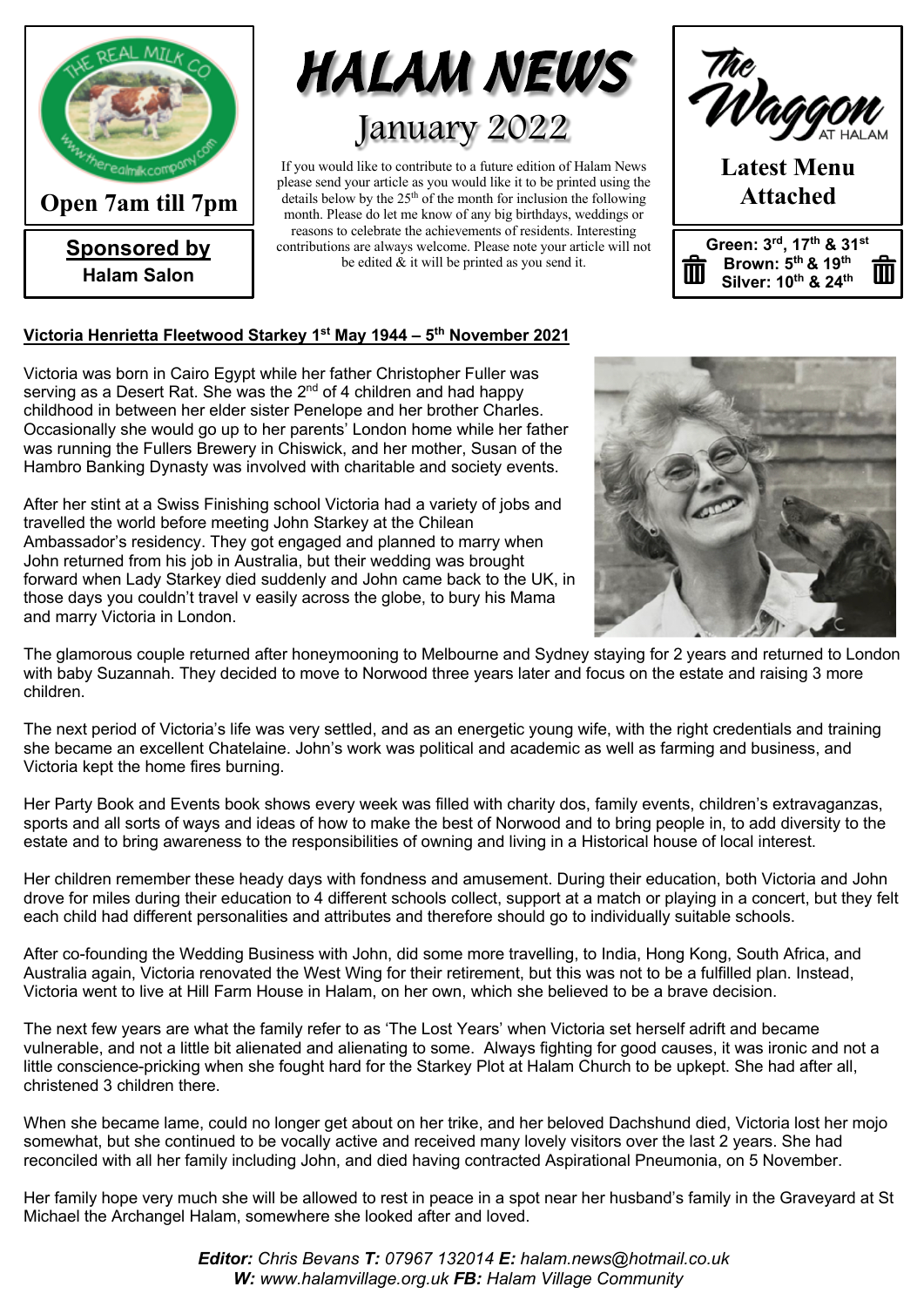# **St Michael The Archangel**

#### **Services in Church**

#### **Please note all services are at 11.a.m.**

**Sunday 2nd January** Morning Worship

**Sunday 9th January** Holy Communion (contemporary language)

**Sunday 16th January** All Age Worship

**Sunday 23rd January** Holy Communion (traditional language}

#### **Carol Service Collection**

Thank you very much to all who contributed to the collection at the Carol Service. £302.20 has been divided between Framework and Go Give One.

#### **Contacts:**

Priest - Rev. Mary Foden Currie 01623 479838 Wardens - Glenys Herbert 01636 812335 and Penni Wells 01636 813491; Lay Minister (Reader) – Anne Godfrey 01636 814391

**Food Bank:** There is a collection point in the Church porch. Very many thanks to all who contribute.

# **Message from Rev Mary**

## **HAPPY NEW YEAR**

Welcome to 2022. I wonder if you have made any New Year resolutions. I try but somehow, they don't seem to last long! So maybe this year I'll try a bit harder.

I pray that this year may bring an end to this awful pandemic so that we may feel free to enjoy life again.

January 6<sup>th</sup> is the feast of the Epiphany when we remember the coming of the wise men to worship Christ Child, symbolising all the nations coming to Jesus.

January 25<sup>th</sup> celebrates the feast of the conversion of St Paul. Saul, as he was then, persecuted Christians but on the way to Damascus he "saw the light" and turned to Christ. He became a missionary and wrote many letters to different churches. The great hymn about love can be found in 1 Corinthians 13. "Love always protects, always trusts, always hopes, always perseveres. Love never fails."

May this New Year bring you, new joys, new hopes, new possibilities.

Every blessing, Rev. Mary

#### **Halam Parish Council**

There are no minutes this time due to the meeting being cancelled due to covid restrictions at the time. The next meeting is scheduled for 13<sup>th</sup> January 2022

#### **A Note from the Editor**

I just wanted to take this opportunity to wish all the readers of Halam News a very happy new year and I hope your dreams come true in 2022

#### **Dingbats:**

Just for fun I will be publishing 1 or 2 Dingbats in each edition of Halam News from now on and I will be revealing the answers the following month. I do hope you enjoy working them out.

**OVER OVER OVER OVER**

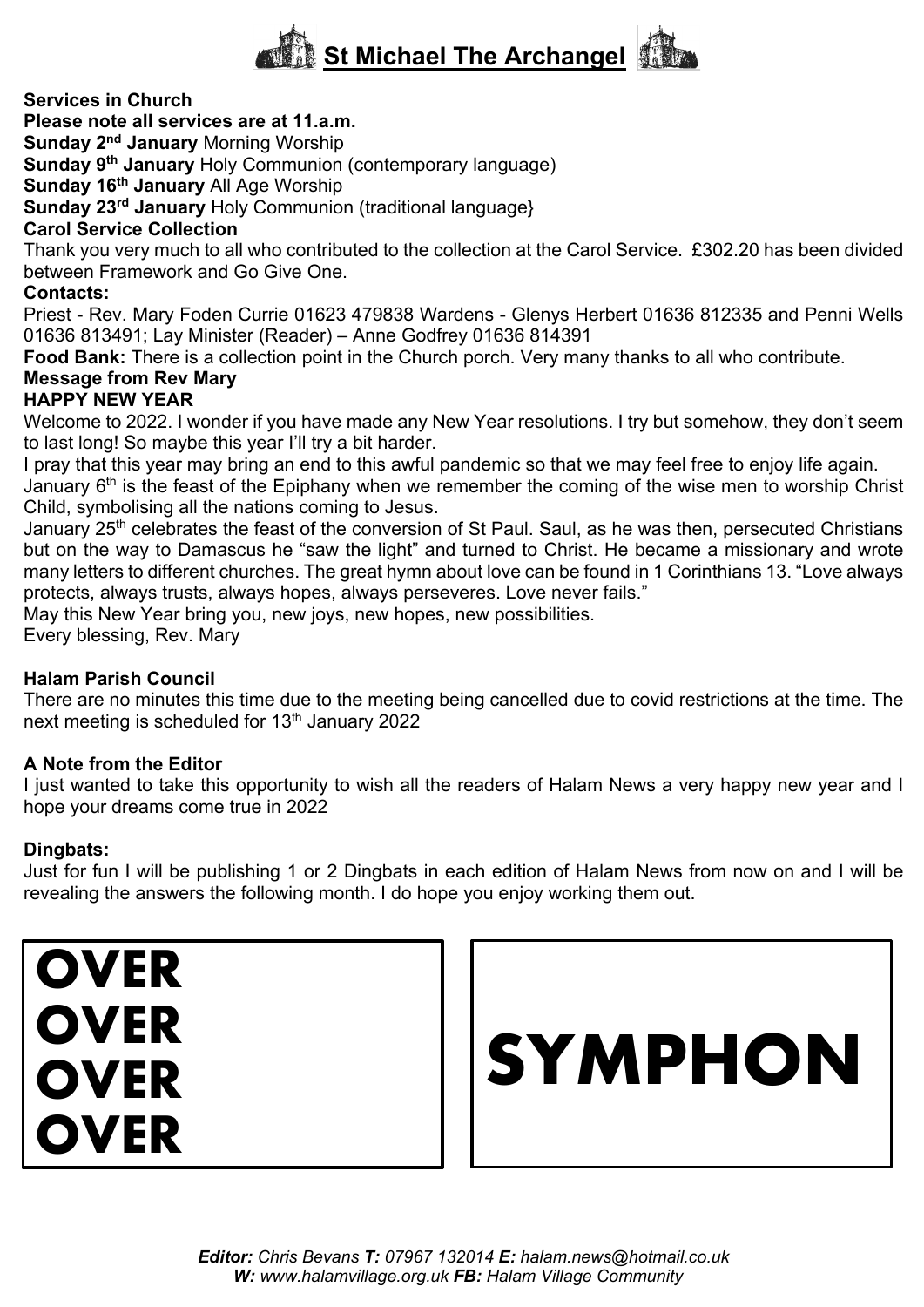

**Opening Hours** Monday & Tuesday Closed Wednesday to Saturday 12 till 11pm (Food Served: 12 till 8.30pm) Sunday 12-4pm (Food Served: 12-3pm)

## **Two Courses £15 Three Courses £18**

## **Starters**

Bowl of Soup & Homemade Bread Halloumi, Carrot & Orange Salad Black Pudding Croquette & Mustard Mayonnaise Smoked Haddock & Prawn Gratin, Homemade Bread Macaroni Cheese Fritters & Tomato Jam

## **Mains**

Cider & Apple Braised Ham, Chips, Fried Egg, Peas & Pineapple Salsa

Curried Chickpea, Roast Sweet Potato & Aubergine Pie, Hand Cut Chips & Peas & Gravy

Waggons Lasagne, Beef, Pork, Fennel Seed & Porcini Ragu, Fresh Pasta, Roasted Tomato Sauce & Salad

Stoppard's Hangar Steak, Mushrooms & Onions, Skinny Fries, Peas & Pepper Sauce (Steak £2 Supplement)

Beef, Chestnut Mushroom & Real Ale Pie, Short Crust Pastry, Chips, Peas & Gravy

Waggons Steak or Crispy Chicken Burger, Onion Slaw, Dill Pickles Barbecue Sauce & Fries (Add Bacon & Cheese £1)

Honey & Soy Glazed Salmon, Thai Red Curry Sauce, Steamed Rice & Asian Slaw

Twice Baked Cheddar Cheese Soufflé, Mushroom Sauce, Fries & Salad Beer Battered Haddock & Chips, Chunky Tartar Sauce & Minted Mushy Peas

# **Side Orders**

Mixed Seasonal Vegetables £2.50 ∙ Beer Battered Onion Rings £3.00 Hand Cut Chunky Chips £3.00 ∙ House Dressed Salad £2.50 ∙ Fries £2.50